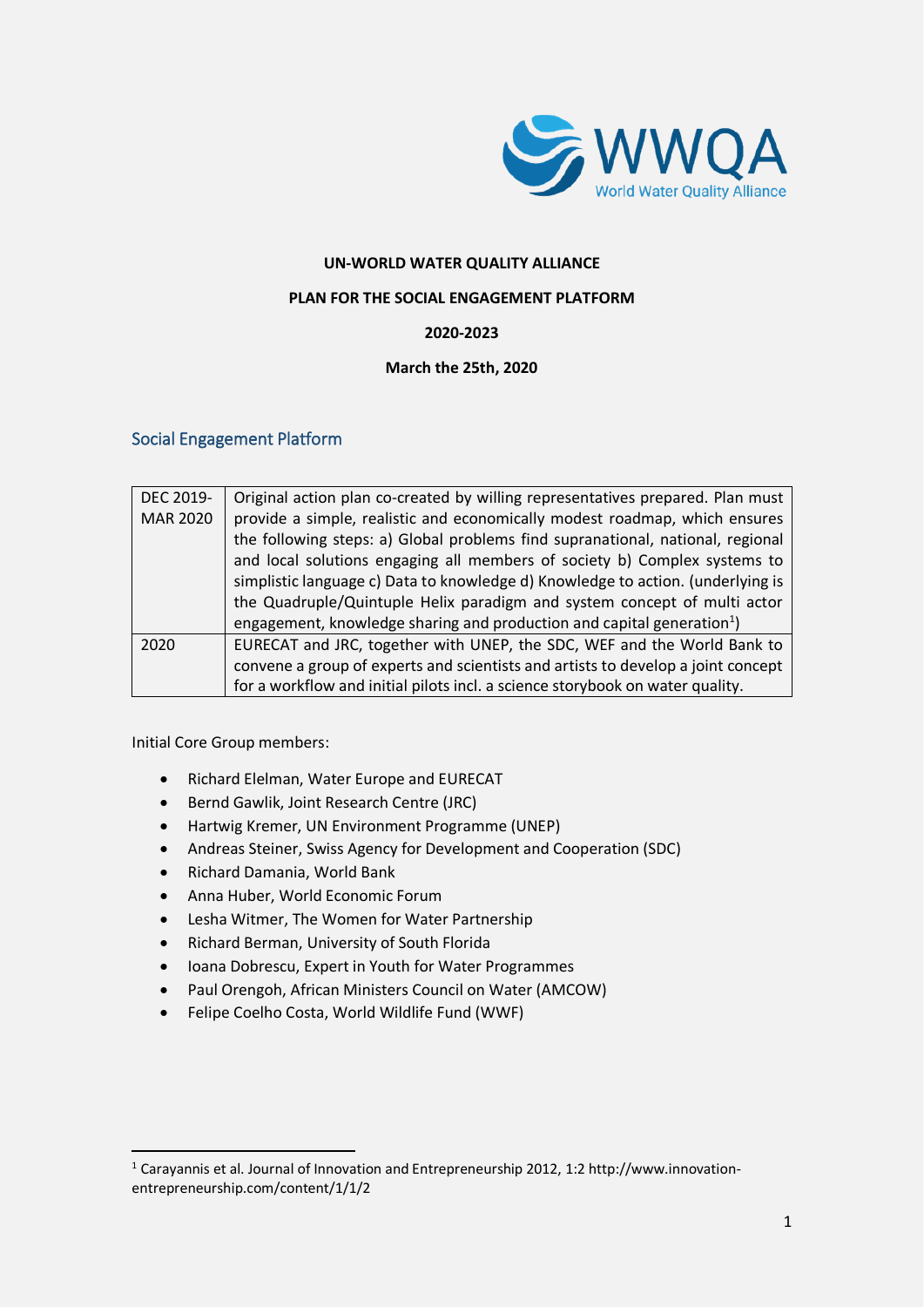#### **Work in this area will also serve as a basis for future actions concerning:**

## Friends of Urban Health and Cities

| $\sqrt{Q4}$ 2020 | Pilot to be developed around citizen engagement and low-tech, frugal |
|------------------|----------------------------------------------------------------------|
|                  | monitoring alternatives.                                             |
|                  | Link to UNEP's World Environment Situation Room to be established.   |
|                  |                                                                      |

Implementing partners:

- UN Environment Programme (UNEP) incl. GRID Geneva and other centres as appropriate
- EURECAT, Centre Technologic de Catalunya,
- Joint Research Centre (JRC)

#### **INTRODUCTION**

During the course of the 2<sup>nd</sup> UN-WWQA workshop held at the European Commission's Joint Research Centre in Ispra, between the  $16<sup>th</sup>$  and  $18<sup>th</sup>$  of September, 2019, the subject of the creation of a Social-Engagement Platform was raised. As has been clearly demonstrated since the beginning of the century, there exists a need to promote, disseminate and implement broad supranational policies through regional and perhaps even more importantly, municipal administrations in order to ensure tangible, practicable initiatives and results based on cocreation at a local level involving all elements of the so-called Quadruple/Quintuple Helix.



Furthermore, it is clear that complex scientific data must be translated into a language which can attract the attention and encourage the participation of the hitherto uniformed layman, politician and other social actors with whom the scientific community all-too-often find it difficult to establish a mutually beneficial dialogue.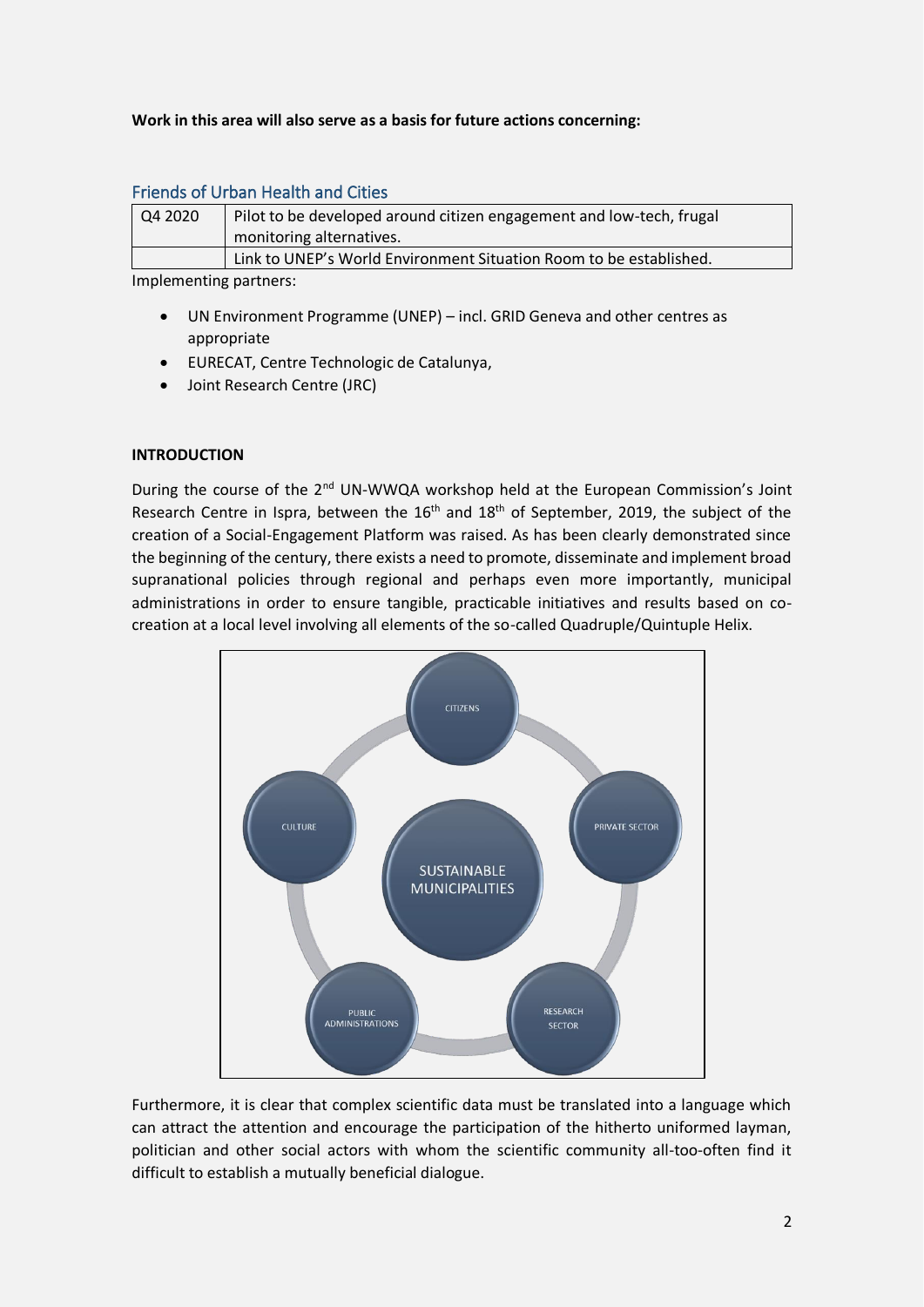In addition, it is clear that medium and long-term visions require continuity if such actions are to bear fruit. Continuity is the result of socio-political consensus, which in turn derives from a transparent and attractive approach to the process of social communication, creation of informed concern and a broad societal acceptance of co-creation and implementation. All the actions suggested here have been tested in real-life situations and what is proposed has been deliberately put forward taking into account the need for extremely low-cost, economic actions.

This third and revised version of the proposed plan of action takes into account the results of discussions held in Geneva on the  $5<sup>th</sup>$  of February, 2020 between Water Europe, the Joint Research Centre (JRC) of the European Commission, the United Nations Environment Programme (UNEP) and the Swiss Agency for Development and Cooperation (SDC), together with contributions from the World Economic Forum (WEF). Furthermore, it incorporates additional suggestions advanced by the SDC and the JRC during the course of a virtual meeting held on the 20<sup>th</sup> of March, 2020.

## **THE APPROACH**

There are four principal mechanisms which can be established and coordinated in order to achieve the ambitions of the Social Engagement Platform which in turn permits said platform to satisfy the needs of the UN-WWQA whilst acting in perfect alignment with the **EU Green Deal**. [\(https://ec.europa.eu/info/strategy/priorities-2019-2024/european-green-deal\\_en\)](https://ec.europa.eu/info/strategy/priorities-2019-2024/european-green-deal_en):

1) True inter-sectoral collaboration between all the elements of a sustainable community: Water, energy, food, waste, transport, ICT, health, social services, employment, etc.

Key word: Sustainable Inter-sectoral collaboration

**2)** In order to ensure, the viability of long-term awareness creation, policy co-creation and political continuity, supranational strategies must be implemented by regional and local stakeholders. It must be stressed that when suggesting local stakeholders, the action would be deemed sufficient if municipalities of all sizes be involved. Far too often, it is only the large urban agglomerations which attract the interest of supranational movements. The suggested Social Engagement Platform of the UN-WWQA would place an emphasis on recruiting the collaboration of stakeholders not only located in cities, but also towns and villages.

Key words: "**ConCensus"** and **fostering Local solutions for Global problems**

**3)** The public sector, private sector, research sector, citizens, and representatives of sociocultural entities must be involved at all stages of policy creation and the implementation process of resulting actions. The incorporation of and dissemination to local schools, colleges and universities is also of great significance as is a general approach to youth, thus leading the platform to involve such initiatives as the European Junior Water Programme which could be easily replicated in other parts of the World. Strong links must be established between the Social Engagement Platform and the work of the other Alliance work flows especially, in this case with that entitled: **Private Sector Engagement.** Furthermore, the Social Engagement Platform must involve, collaborate with and establish beneficial synergies with the work of the Blue Peace Movement <https://www.thebluepeace.org/> in order to reinforce the concept of Science-Culture-Sustainability Diplomacy.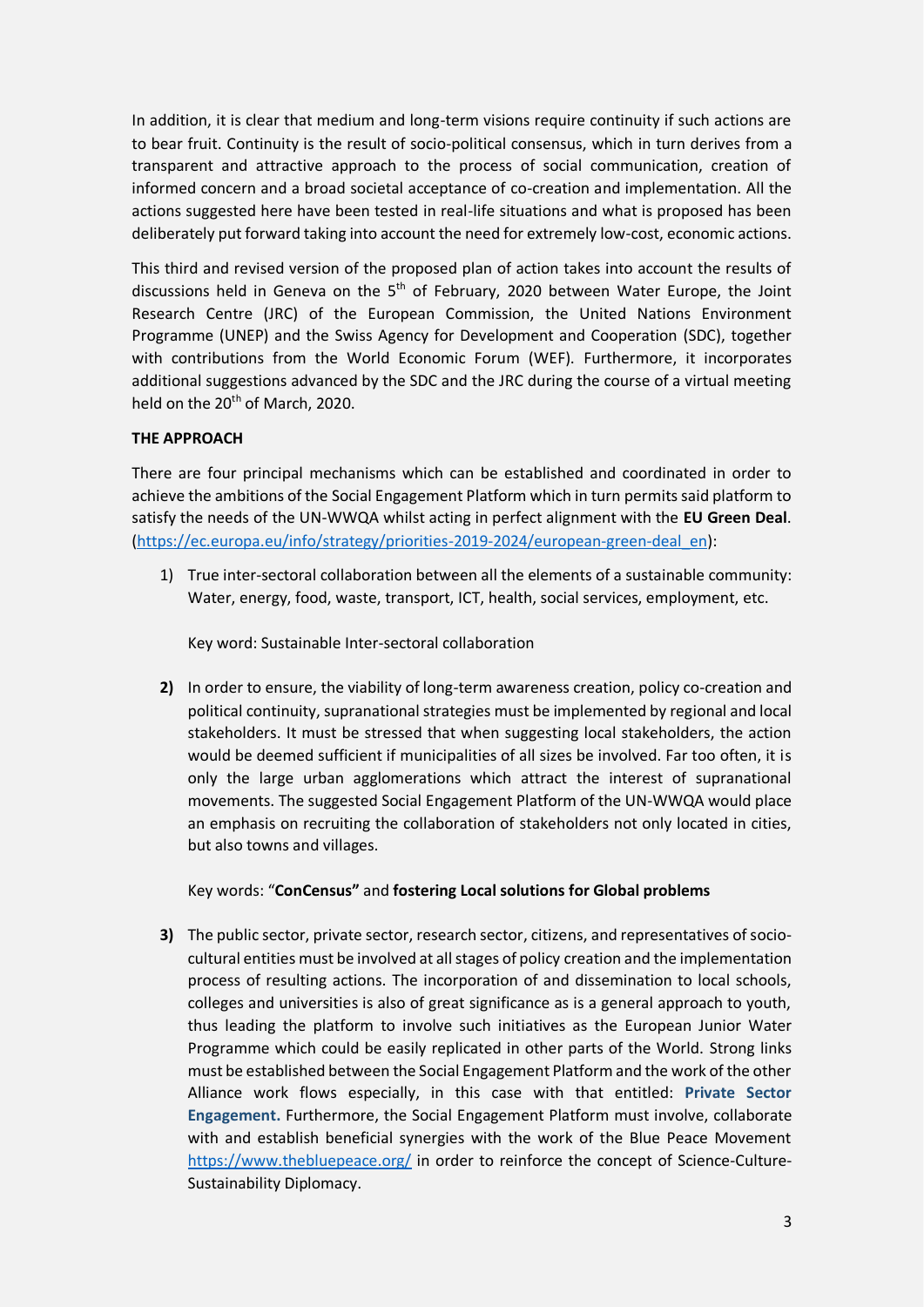#### Key words: **The Quadruple/Quintuple Helix** and **Knowledge to Action.**

**4)** Communication and knowledge exchange must be implemented between municipalities, regions and river basin authorities. This will entail, among other actions, the establishment of an open-source Best Practice Repository (BPR) and the creation of a pamphlet making the objectives and actions of the UN-WWQA accessible to all social sectors and all age-groups no matter their geographical location.

Key words: **The RENAISSANCE approach to science-culture-sustainability diplomacy, Complex systems to simplistic language, Data to knowledge, Best Practice Repository.**

The RENAISSANCE approach is so named as it is inspired by the fact that both Italian and non-Italian city-states during the  $14<sup>th</sup>$ ,  $15<sup>th</sup>$  and  $16<sup>th</sup>$  centuries employed both artists and scientists as diplomats providing an effective cultural and technological exchange. This proven methodology can be employed incorporating the **TAP** mechanism:

**T** – The **T**echnologies to address the issues which fall under SDG6 and indeed the majority of other Sustainable Development Goals already exist. The purpose of the UN-WWQA is not only to analyse but to inform society of the developing water-based situations at a global scale and to communicate with society in order to promote an open, bi-directional, effective mechanism of solution exchange, trans-regional collaboration and the all-important capacity to ensure full policy completion.

**A** – International, regional and local **A**wareness is promoted by giving prominence to scientific imagery accompanied by the emotional capacity of culture through **A**rt. The objectives of the UN-WWQA must become mainstream, as were the ambitions of the 20-20-20 objectives of the European Commission through the creation of the highly successful Covenant of Mayors for Energy (Now, the Covenant of Mayors for Climate Changer and Energy). Science must learn to interact with social and political communicators, whilst cultural and political stakeholders must seek interaction with the specialised experts. This philosophy underlies the creation of the Urban Water Atlas for Europe<sup>2</sup> and the WEFE Nexus Atlas for the Mediterranean which is currently being prepared. The methodology employed to produce the aforementioned publications will be applied to prepare a science-story pamphlet introducing the UN-WWQA, to be published in 2022.

**P** – The collection of data will serve for nothing if it does not result in the identification of necessary solutions and lead directly to **P**oliticians creating policies supported by the **P**eople and translated into economic reality by **P**ractitioners in the field. By working in close collaboration with municipalities, supranational ambitions can be translated into regional and local facts. The employment of the co-creation and public implementation system named the Council of Citizen Engagement in Sustainable Urban Strategies (ConCensus)<sup>3</sup> has been tried and tested. For example, in Jerusalem both Jewish and Palestinian participants have joined together to create

<sup>2</sup> Gawlik, B.M., Easton, P., Koop, S., Van Leeuwen, K. Elelman, R., (eds.), 2016, Urban Water Atlas for Europe. European Commission, Publications Office of the European Union, Luxembourg. 160 pp https://www.researchgate.net/publication/316553034\_Urban\_Water\_Atlas\_for\_Europe

<sup>3</sup> 1) Elelman, R, Feldman, D.L. (2018) The future of citizen engagement in cities—The council of citizen engagement in sustainable urban strategies (ConCensus). Futures Volume 101, August 2018, Pages 80- 91. https://doi.org/10.1016/j.futures.2018.06.012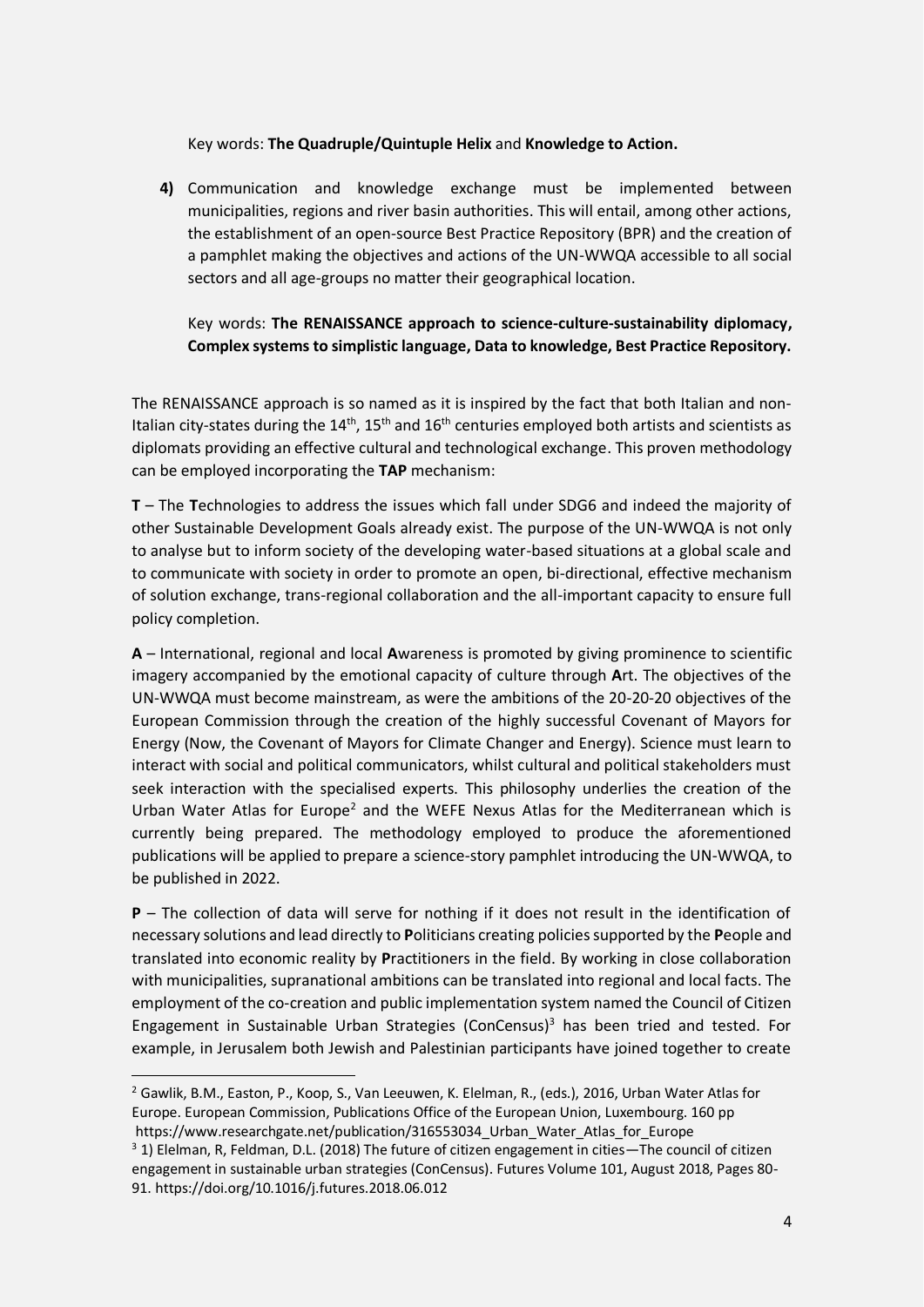the Jerusalem Water Forum. Ignoring nationalistic and religious obstacles, and with the support of the City Council, they have established the sustainable supply of water to 74 community gardens in both East and West Jerusalem and are now planning to disseminate their experience to surrounding Arab nations in the Near East and the Gulf by creating the Middle East Regional Water Organisation.

### **THE URGENT NEED FOR A CLEAR PLAN OF ACTION TO BE CO-CREATED**

The aforementioned approaches do work. They have been tried and tested. The process combined as a whole reflects supranational necessity based on international data converted into local policy, supported by local research institutions. Whilst the creation of the UN-WWQA SOCIAL ENGAGEMENT PLATFORM should not limit itself to one single approach, the general *modus operandi* described as TAP can offer a broad base for future action in any region of the World. Emphasis should be placed on a global approach which incorporates and benefits from the implication of cultural stakeholders, the engagement and involvement of youth, who are constantly demonstrating their capacity as agents of change and the establishment of a clear channel of communication with Small and Medium-sized Enterprises who are often not contacted successfully by supranational agencies.

The engagement of **city administrations, SMEs and other social sectors including schools and colleges, supported by local research institutes** should begin by the involvement of actors such as the Covenant of Mayors, the C40, and national organisations who represent municipal government interests within their individual nation states in all continents such as the *Deutschen Städte-und Gemeindebundes* in Germany or the *Federación Española de Muncipios y Provincias* (FEMP) in Spain. Other initial actors (including institutions already involved in the WWQA, such as the World Bank and AMCOW) who should be involved in the planning of TAP between 2020 and 2023 must include DG DEVCO, DG REGIO, the EEAS, DG ENV and the cabinet of Frans Timmermans, who now leads the issue of climate change within the new European Commission. Further identified key players should be representatives of relevant NGOs, with special emphasis placed on gender equality. Thus, the original participants of the Social Engagement Platform seek to involve, form the outset a preferably non-European entity which gives a voice to women involved in the issue of water-based challenges.

A clear plan of action, co-created by willing representatives of the first recruited municipal and supranational institutions will be prepared before the end of Q2/2020.

If a) by creating a strong, high-profile link between global organisations and non-state political entities, supported by a network of interacting local research centres, local representatives of industry and SMEs and the citizens of the municipalities in question b) local traditions, identity and history are taken into account and c) the UN-WWQA as a whole demonstrate an inclusive attitude to non-water sectors such as those which constitute the WEFE Nexus, the UN-WWQA will become an effective basis of global social action.

**SUGGESTED ACTIONS (See also Annex A) N.B. The timings quoted below are merely indicative of probable time scales pending approval by the SAC and dependent also on the limitations imposed by the current situation caused by COVID-19.**

#### **Stage 1 – M1-M8**

**1)** Creation of Municipal recruitment leaflet aimed at both local and regional politicians, representatives of inter-municipal and inter-regional communities such as national and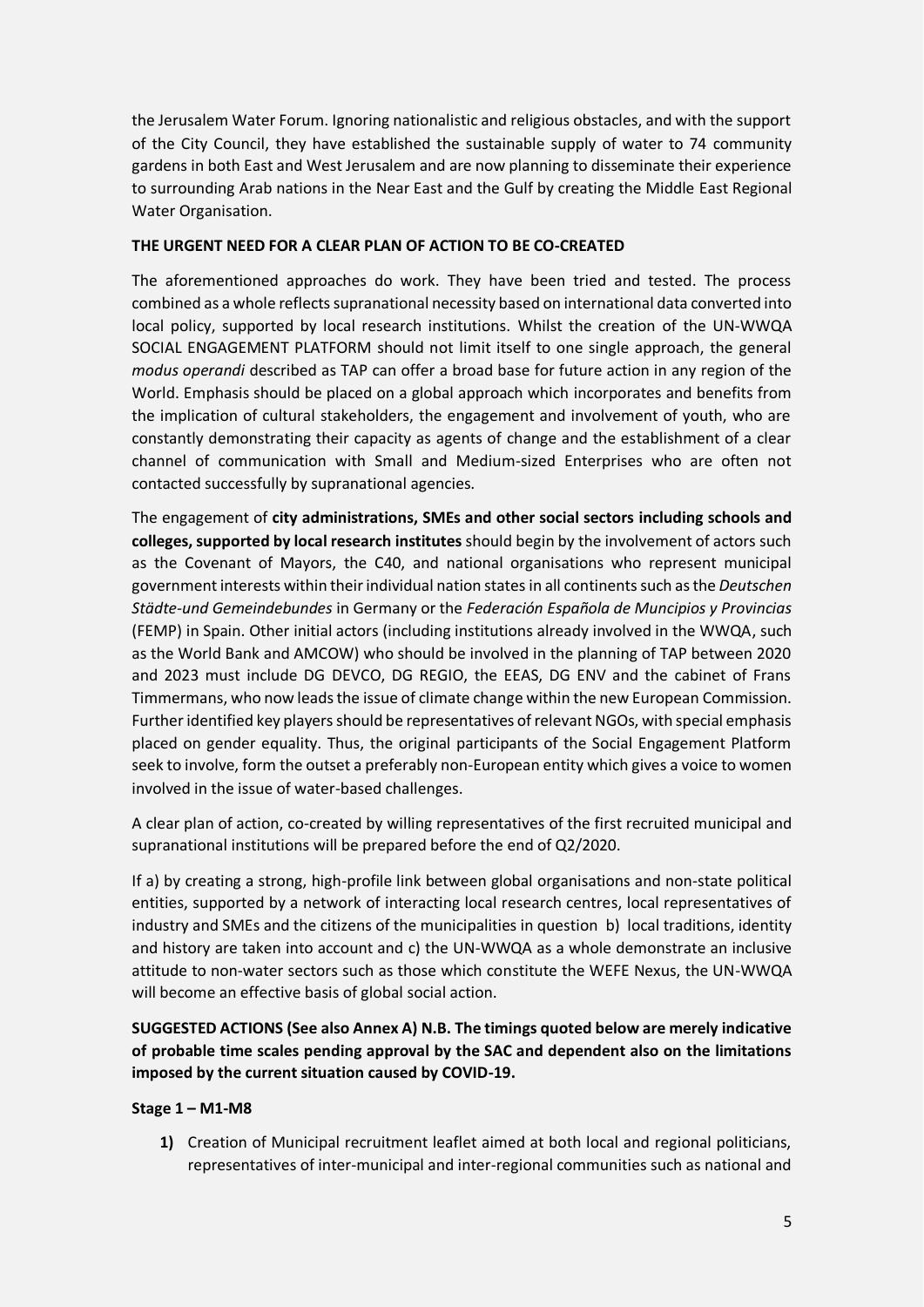international municipal associations. **KPI: Leaflet distributed by e-mail to 100 associations and 500 identified cities before end of M6.**

- **2)** Recruitment of first lead municipalities (5 municipalities from 5 continents). Initial contacts have already been made and municipalities from Europe, the Middle East and Brazil have already expressed their interest in becoming involved pending the authorisation of the proposed actions by the SAC and TAC of the UN-WWQA. **KPI: 25 lead cities recruited by the platform before the end of M6**
- **3)** Initial approach to relevant Supranational entities such as the European Commission**. KPI: AMCOW, DG DEVCO, DG REGIO, the EEAS, DG ENV DG NEAR and the cabinet of Frans Timmermans, (Stressing the contribution to the Green Deal) together with equivalent entities in South America, the United States, Asia and Australasia approached and informed of aims and objectives of the UN-WWQA before the end of M8.**

#### **Stage 2 – M8-M12 (SEE ALSO ANNEX B)**

- **1)** Lead cities trained to engage the Quadruple Helix in their municipalities regarding the aims and objectives of the UN-WWQA. (ConCensus) Emphasis will also be placed on schools and colleges. Each city will be teamed with a **local research centre** in order to support their work which will be primarily **the creation of socio-political awareness regarding water quality**. The lead cities will be expected to act as regional catalysts and recruiters of neighbouring towns and cities. **KPI: 25 lead cities trained and a local ConCensus (The council of citizen engagement in sustainable urban strategies) established in each. These cities will be further engaged by the Friends of Urban Health and Cities work flow.**
- **2)** An open-source Best Practice Repository (BPR) will be established on a suitable Digital Social Platform (DSP). This will offer participating municipalities the opportunity to disseminate their successes regarding water quality whilst also affording them the opportunity to seek external advice from entities who are capable of assisting said municipalities in addressing local water quality challenges. It will further reinforce the concept of a global water quality community aimed at providing mutual support and practical solutions**. KPI: The Best Practice Repository established by the end of M12.**

#### **Stage 3 – M13-M36**

- **1)** Lead municipalities to recruit national and regional municipal partners. **KPI: 200 municipalities recruited by the end of M16**
- **2)** The full RENAISSANCE approach is implemented (See ANNEX A) between the participating entities and they are encouraged to contribute to the creation of the science storybook on water quality before the end of **M16 KPI: A group of experts, scientists and artists convened by the JRC and EURECAT to develop a science storybook pamphlet on water quality to be published during 2022 (Approximately M24)**
- **3)** Non-Water sectors WEFE + Waste, Transport, Health, Social Services, ICT, etc. invited to join UN-WWQA Social Engagement Platform. Special attention will be paid to the engagement of **Health agencies, entities and stakeholders**. **KPI: 50 Non-Water entities recruited before the end of M16**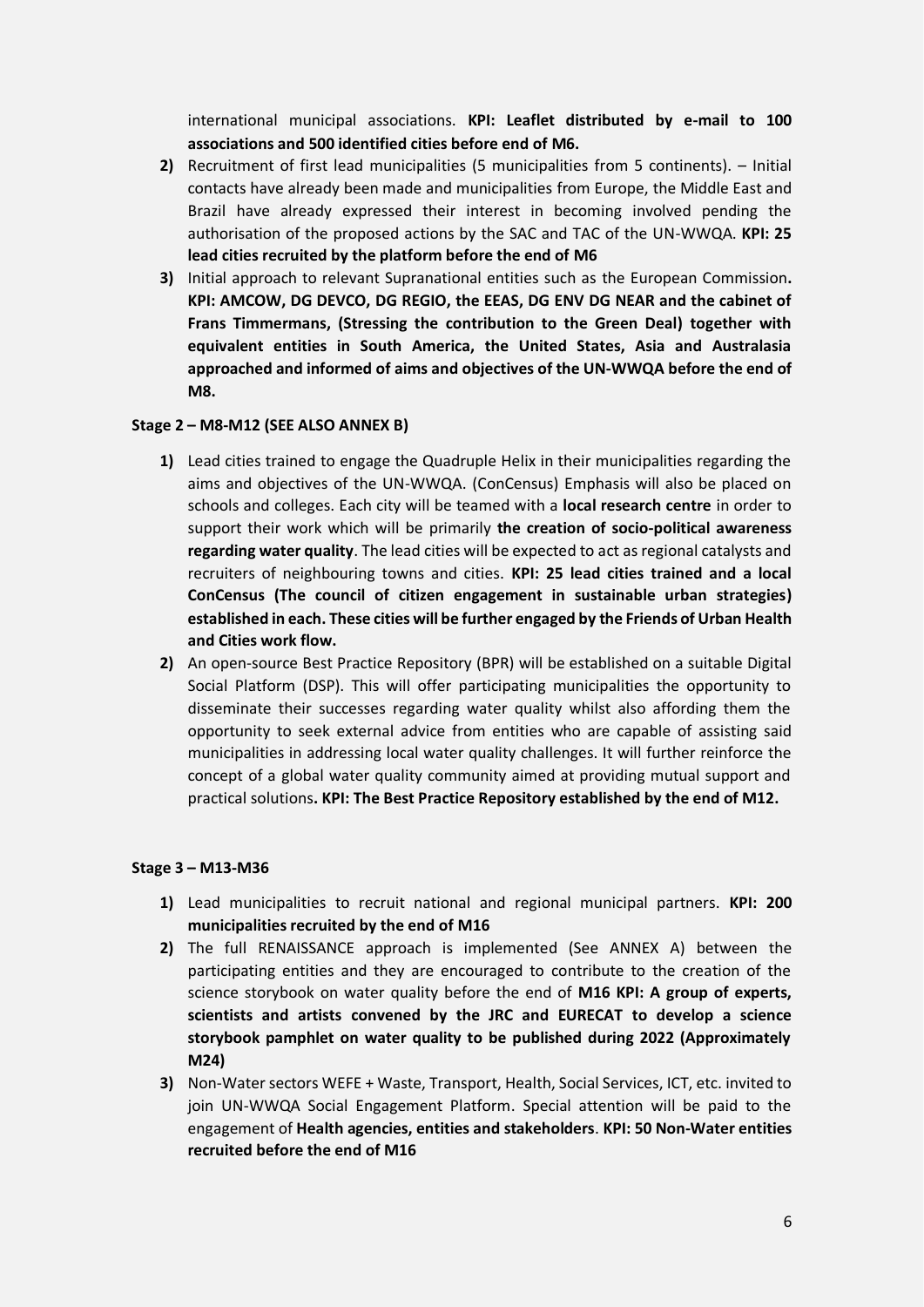**4)** Further involvement of external stakeholders sought with the engagement of **River Basin Authorities. KPI: Principal River Basin Authorities identified and engaged by M20**

**ANNEX A – A SUGGESTED TIMELINE (may be subject to adjustment in response to 2020 pandemic) The timings quoted below are merely indicative of probable time scales pending approval by the SAC and TAC. M1 would be the month that the plan having been approved is officially commenced. Actions 3), 4), 5), 6), 7), 8) and 9) would continue to be implemented for the full lifespan of the Social Engagement Platform.**

| TIME                                                         | M1 | M6 | M8 | M12 | M16 | M20 | M24 |
|--------------------------------------------------------------|----|----|----|-----|-----|-----|-----|
| 1) Creation of Municipal<br>recruitment leaflet              |    |    |    |     |     |     |     |
| 2) Recruitment of lead<br>cities                             |    |    |    |     |     |     |     |
| 3) Supranational entities<br>approached                      |    |    |    |     |     |     |     |
| 4) Lead cities create<br>ConCensus                           |    |    |    |     |     |     |     |
| 5) Open-source Best<br><b>Practice Repository</b><br>created |    |    |    |     |     |     |     |
| 6) National and regional<br>partner cities recruited         |    |    |    |     |     |     |     |
| 7) RENAISSANCE fully<br>commenced                            |    |    |    |     |     |     |     |
| 8) Recruitment of non-<br>water sector<br>stakeholders       |    |    |    |     |     |     |     |
| 9) Recruitment of River<br><b>Basin Authorities</b>          |    |    |    |     |     |     |     |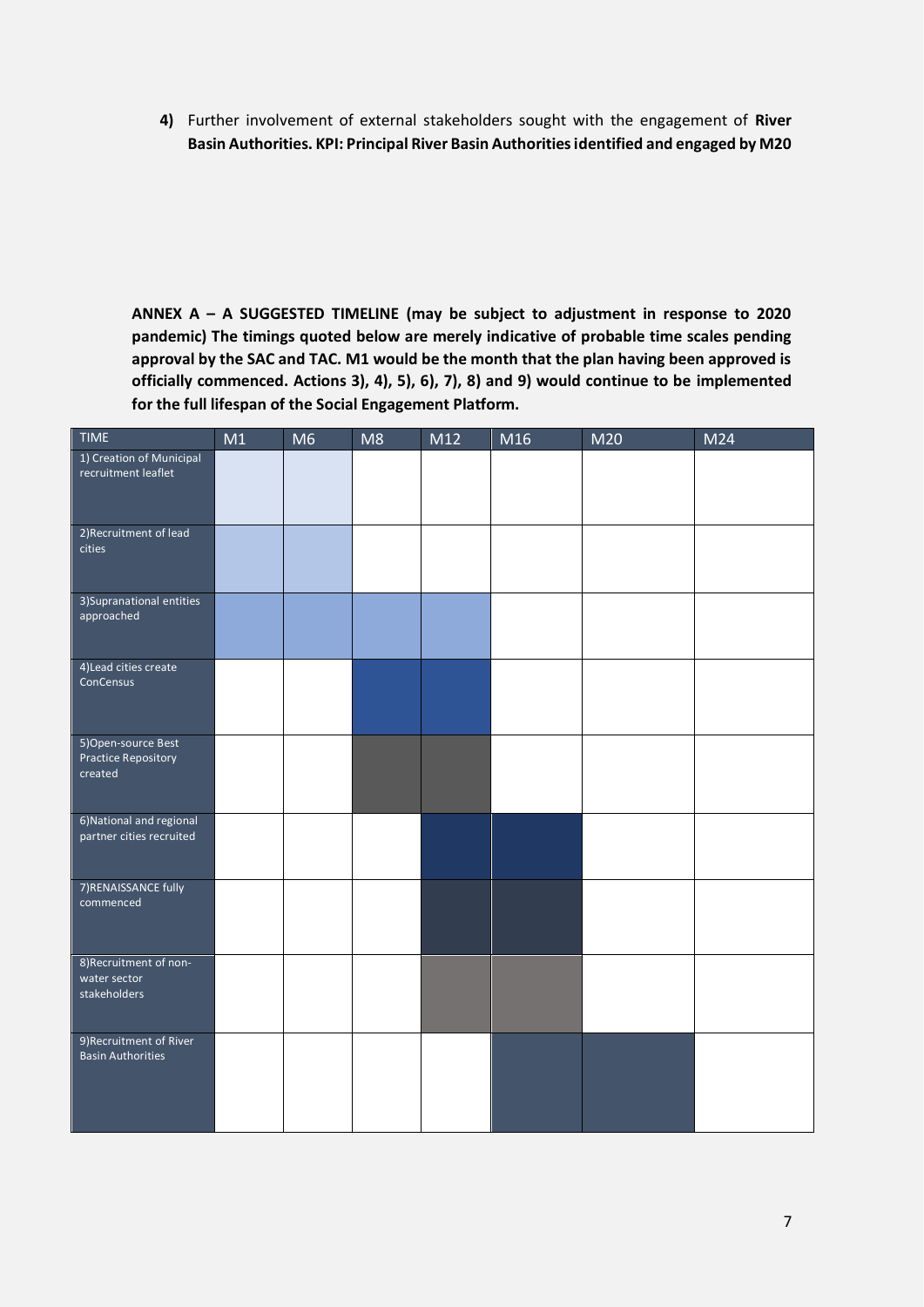| 10)Science storybook<br>editorial group created<br>and published |  |  |  |  |
|------------------------------------------------------------------|--|--|--|--|
|                                                                  |  |  |  |  |

## **ANNEX B RENAISSANCE AND CONCENSUS**

# **The RENAISSANCE approach:**



# **TAP Layers**

- Technology
- Awareness and arts
- People, practitioners and politics **ConCensus**

## • **Approaches to truth**

- Absolute Sciences
- Individual Arts

## • **Cultural factors in common**

- Emphasis on local identities (food, traditions, history)
- Overcome nation-state thinking
- Engagement and empowerment **ConCensus**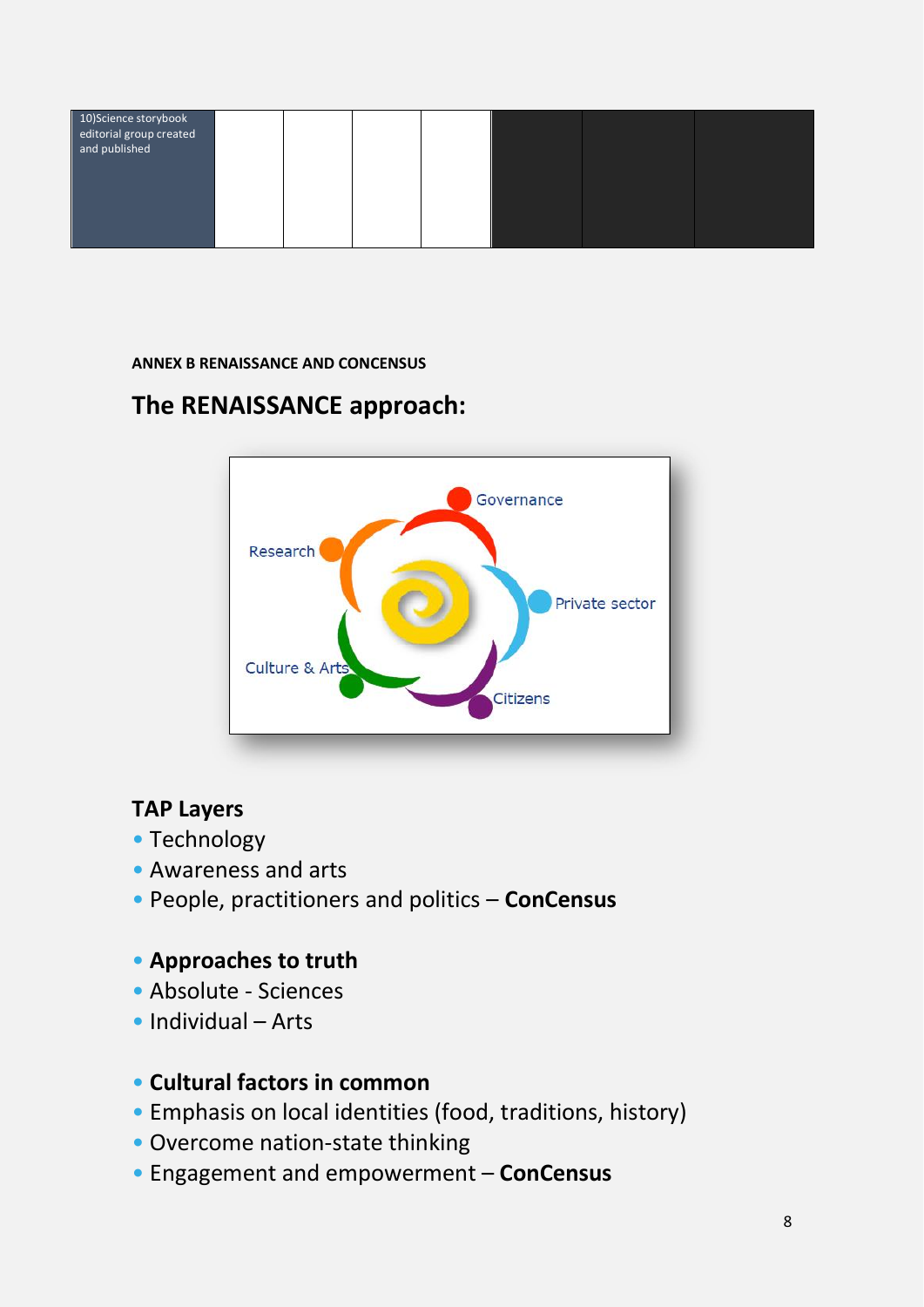- **Supranational – local link - ConCensus**
- Non-state actors
- Network of local research centres
- Science Embassies

### **Step by Step: The Creation of a ConCensus**

- 1. All interested local stakeholders of the Quadruple Helix are invited to form part of the Council of Citizen Engagement in Sustainable Urban Strategies by the local administration.
- 2. The participants will number between 5 and 15. In large urban communities, the approach should be implemented at district or borough level. Each member will be expected to serve on the ConCensus for the duration of the awareness-creation policy implementation. However, a list of substitutes should be maintained.
- 3. Participants should elect by unanimous decision a leader who will coordinate and preside virtual and face-face meetings, supervise the content of the ConCensus Section of the municipal website, liaise with the local press and act as spokesperson when the need arises.

Local Government must supply the ConCensus with the necessary logistical and administrative support. It must maintain the members of the ConCensus fully informed regarding all matters pertaining to the awareness – creation policy in question at all times. It must provide the ConCensus with full access to the local media and be supported by the municipal press officer.



1. The municipal council will delegate the responsibility for overseeing the UN-WWQA's water awareness creation policy's progress to the ConCensus, while ensuring that the ConCensus receives the necessary resource and manpower support if and when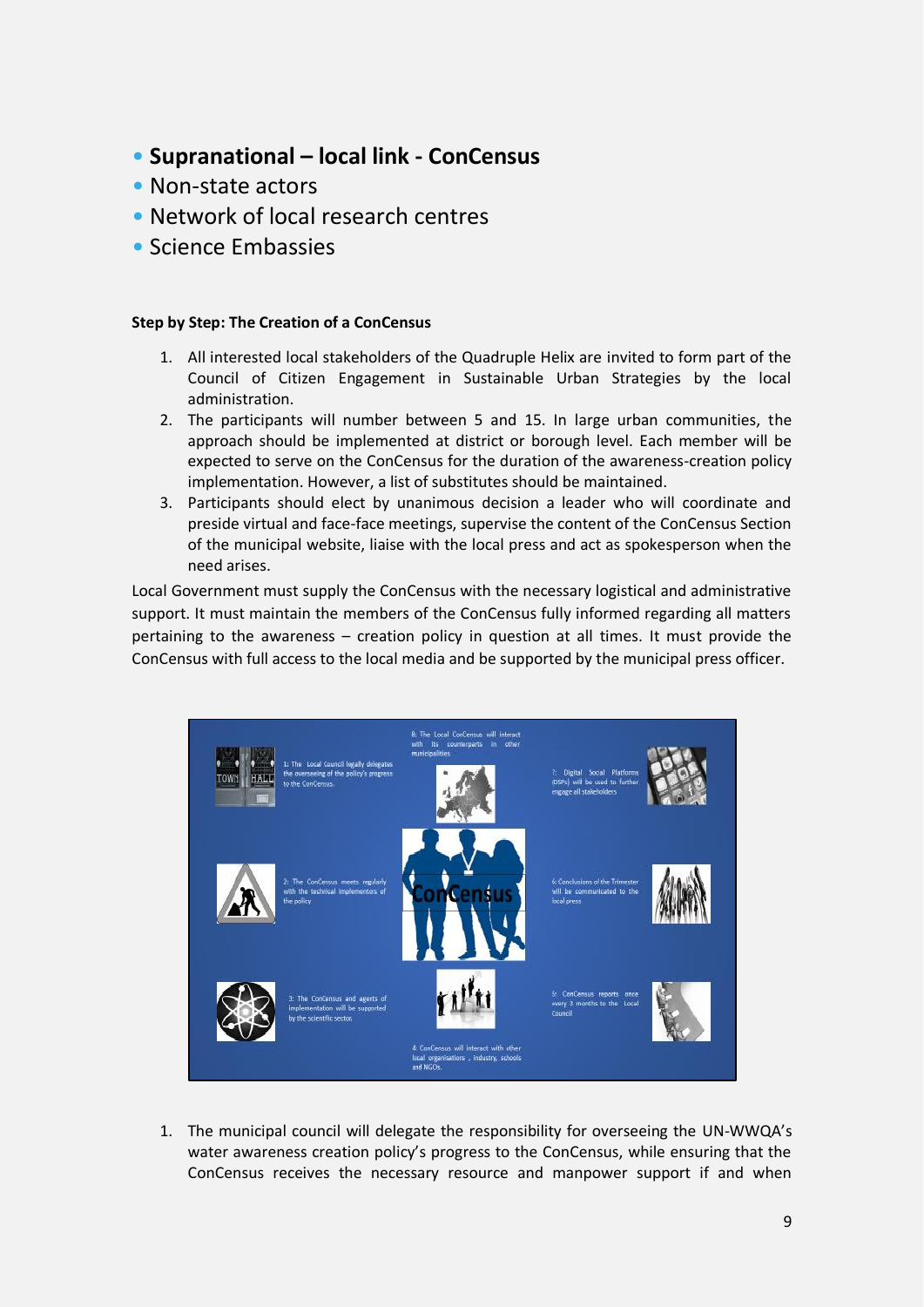required. This can be effected in various ways; a) by approval of the plenary of the local council with the members of the ConCensus or the existence of a ConCensus forming part of the official policy proposal or b) by written acceptance on the part of the relevant councillor and/or mayor being made public but without the action being presented to the plenary. The different ways of broaching this step will often depend on the amount of money which is required for the policy itself and the country where the municipal action is taking place.

- 2. The ConCensus will have regular meetings with a) municipal political and technical representatives and local water researchers. The active support of local research experts is important in that 'scientific information is likely to be effective in influencing the evolution of social responses to issues suggested by the UN-WWQA to the extent that the information is perceived by relevant stakeholders to be not only credible, but also salient and legitimate'.
- 3. ConCensus, employing the municipal website as the focal point of its external communication will ensure that other civic entities such as neighbourhood councils, industry and SMEs, schools and colleges and relevant NGOs will be fully informed of the policy's objectives, progress and conclusions.
- 4. Individual ConCensus members would take responsibility for informing defined external stakeholder groups.
- 5. Members of ConCensus will publicly report to the municipal council once every three months in order to discuss its concerns and recommendations regarding the advance of the policy. This can constitute a written report which can be published on the municipal website and disseminated to the local press as well as at face-to-face meetings.
- 6. If the ConCensus perceives that implementation of the awareness creation campaign is not being undertaken satisfactorily the members of the ConCensus have the obligation to make this situation known first to the city council itself and, only in extreme cases, such as for example, the unilateral abandonment of the policy by the administration without prior warning and good reason, publicly employing other means such as a press release and/or a press conference.
- 7. The ConCensus supported by a presence in social media such as Facebook, Twitter, LinkedIn must be maintained to a high-standard. The use of the municipal website will signify that all stakeholders may continue to contribute data, access additional information from other actors.
- **8.** A local ConCensus is also the perfect representative, accompanied by the municipal government to interact with its counterparts in other municipalities in different regions and countries. This will enhance the RENAISSANCE approach to the full.
- **9.** A ConCensus would be deemed to have concluded its purpose when a) the UN-WWQA awareness creation strategy is deemed to have been satisfactorily completed and b) when it has contributed to a post-implementation analysis of the policy. This may lead to new initiatives which would in turn, possibly prolong the open, transparent governance approach originally adopted, converting such a process into a more regular feature of local political life.